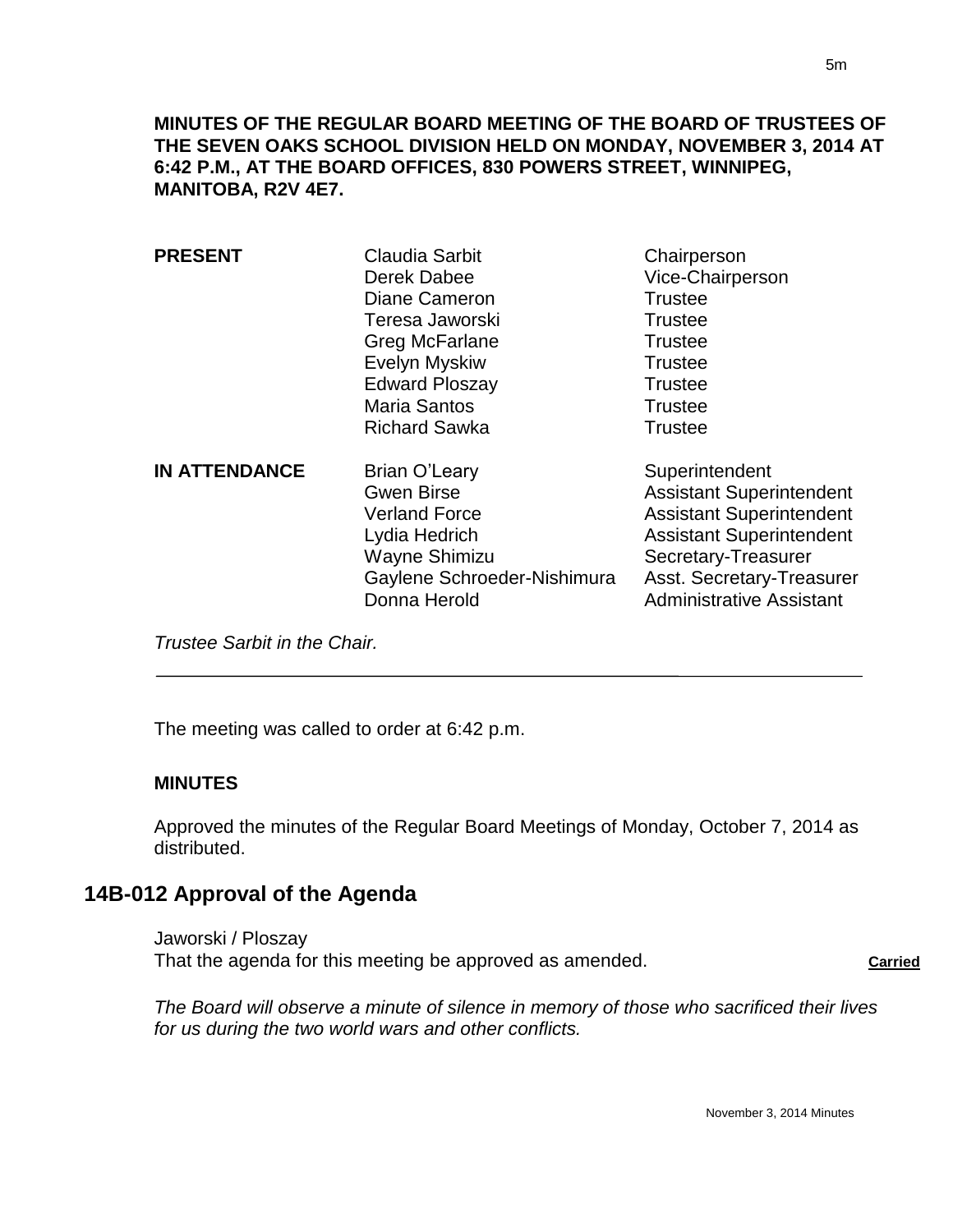# **14B-013 Moved to Committee of the Whole at 6:45 p.m.**

Ploszay / Sawka That the Board move into Committee of the Whole. **Carried**

*Trustee Dabee in the Chair.*

**6:45 p.m. Presentation of the Financial Statements for the year ending June 30, 2014** Wayne Shimizu, Secretary-Treasurer; Gaylene Schroeder-Nishimura, Assistant Secretary-Treasurer; Brian O'Leary, Superintendent;

Scott Sissons and Austin Abas, KPMG.

# **14B-014 2014 Financial Statements and Auditor's Supplementary Report**

Ploszay / Sawka

That the Chairperson of the Board forward a copy of the Division's June 30, 2014 Financial Statements and Auditor's Supplementary Report to Manitoba Education.

**Carried**

# **14B-015 Accumulated Surplus Designation**

#### Jaworski / Ploszay

That the Board designate a portion of its accumulated surplus for the following projects:

- **\$481,880 for 2013-14 School carry forward**
- **S119,467 for 2013-14 Board/SOTA PD fund carry forward**
- **515,461 for 2013-14 Board/2938 PD fund carry forward**
- **582,904 for 2013-14 Administrators PD carry forward**
- **5270,000 2013-14 Amber Trails Technology carry forward**
- \$1,129,350 for Land Purchases, Garden City Collegiate Field & Track and Amber Trails School
- **5500,000 for VOIP Network**
- **5623,000 for École Rivière-Rouge**
- **\$780,000 for MET School 630/640 Jefferson Avenue**
- **5450,000 for R. F. Morrison School multi-purpose room and furnishings.**

**Carried**

# **14B-016 Establishment of Reserve – École Rivière-Rouge**

Sawka / Santos

That the Board request permission from the Schools' Finance Branch (SFB) to establish a reserve for the new school École Rivière-Rouge. **Carried**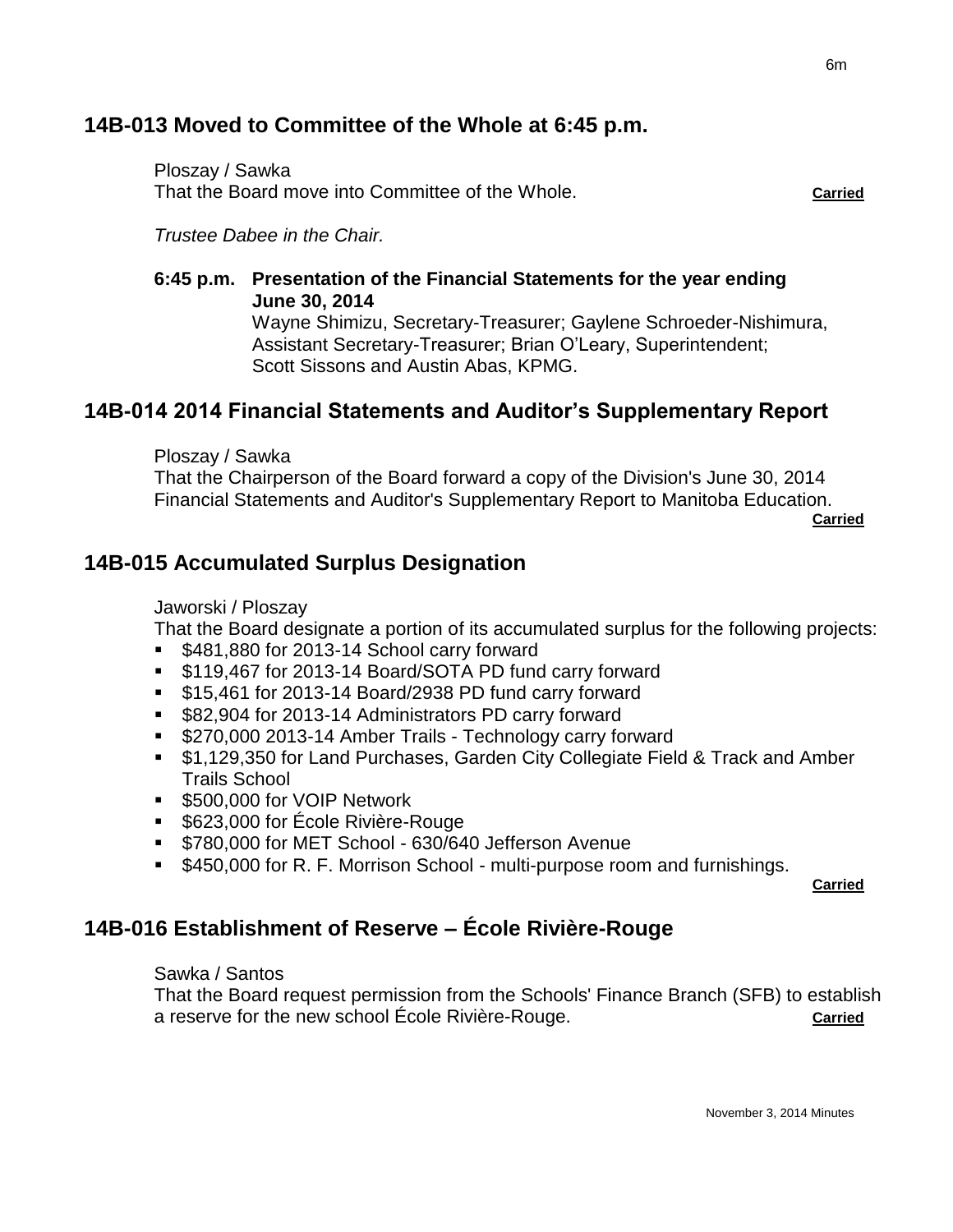# **14B-017 Establishment of Reserves – R.F. Morrison Addition**

#### Jaworski / Cameron

That the Board request permission from the Schools' Finance Branch (SFB) to establish a reserve for the R.F. Morrison Addition. **Carried**

Received as information:

- 2013-2014 Expenditure Executive Summary.
- **Special Purpose Funds School Funds.**

*Trustee Sarbit in the Chair.*

# **14B-018 By-Law No. 4-2014**

#### Ploszay / Jaworski

That By-Law No. 4-2014 for the purpose of borrowing the sum of \$8,220,100.00 Dollars for the purpose of the Victory School Stand Alone Childcare (\$368,600.00), Garden City Collegiate East Wing Exterior Wall Replacement (\$614,600.00), New dual K-8 Amber Trails School (\$6,758,600.00), Maples Collegiate Cooling Tower Replacement (\$80,100.00), Maples Collegiate Roof Replacement Phase 1 (\$238,200.00), Portable Classrooms at Arthur E. Wright, O.V. Jewitt and James Nisbet (\$82,000.00) and Portable Classrooms at Belmont, Leila North, Arthur E. Wright and O.V. Jewitt (\$78,000.00) be given second reading. **Carried**

# **14B-018 By-Law No. 4-2014**

#### McFarlane / Ploszay

That By-Law No. 4-2014 for the purpose of borrowing the sum of \$8,220,100.00 Dollars for the purpose of the Victory School Stand Alone Childcare (\$368,600.00), Garden City Collegiate East Wing Exterior Wall Replacement (\$614,600.00), New dual K-8 Amber Trails School (\$6,758,600.00), Maples Collegiate Cooling Tower Replacement (\$80,100.00), Maples Collegiate Roof Replacement Phase 1 (\$238,200.00), Portable Classrooms at Arthur E. Wright, O.V. Jewitt and James Nisbet (\$82,000.00) and Portable Classrooms at Belmont, Leila North, Arthur E. Wright and O.V. Jewitt (\$78,000.00) be given third and final reading, be signed and sealed. **Carried**

#### **SUPERINTENDENTS' REPORT**

The following matters were received as information:

- 2014 Summer Programming Update.
- **Building Projects Update.**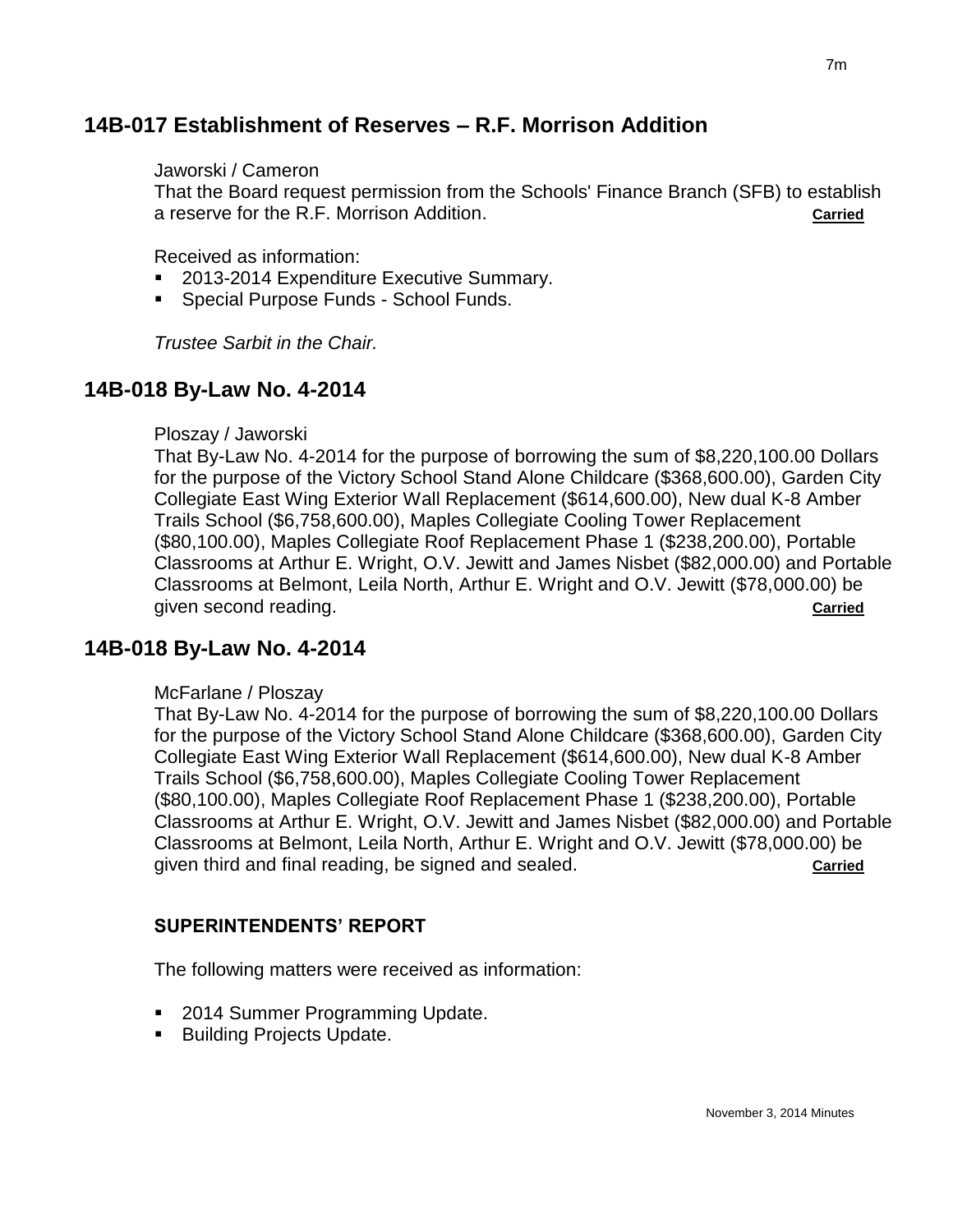# **14B-020 Consent Agenda**

Ploszay / Sawka That the Consent Agenda be approved. **Carried**

#### Landmark Planning & Design Inc. Invoice No. 3260

That Invoice No. 3260 for the MET School Relocation project in the amount of \$194.25 be paid to Landmark Planning & Design Inc.

#### Bockstael Construction Certificate of Payment No. 15

That Certificate of Payment No.15 for the Maples Collegiate Commons Addition project in the amount of \$278,230.96 be paid to Bockstael Construction.

#### Statutory Holdback on Certificate of Payment No. 15

That the 7.5% Statutory Holdback on Certificate of Payment No. 15 in the amount of \$21,485.02 for the Maples Collegiate Commons Addition project be paid to the Seven Oaks School Division/Bockstael 449 account.

#### Release of Holdback to Gateway Construction & Engineering Ltd.

That the Statutory Holdback in the amount of \$140,722.34 plus taxes and accumulated interest in relation to the Victory Site Day Care project be paid to Gateway Construction & Engineering Ltd., subject to the approval of the Board's solicitor.

#### Architectural Testing Inc. Invoice No. 185042

That Invoice No. 185042 for the Garden City Collegiate East Wall/Roof Replacement project in the amount of \$695.63 be paid to Architectural Testing Inc.

#### Canotech Consultants Ltd. Certificate of Payment No. 3

That Certificate of Payment No. 3 for the Garden City Collegiate East Wall/Roof Replacement project in the amount of \$321,240.06 be paid to Canotech Consultants Ltd.

#### Statutory Holdback on Certificate of Payment No. 3

That the 7.5% Statutory Holdback on Certificate of Payment No. 3 for the Garden City Collegiate East Wall/Roof Replacement project in the amount of \$24,806.18 be paid to the Seven Oaks School Division/Canotech Consultants 454 account.

#### MCM Architects Inc. Invoice No. 5709

That Invoice No. 5709 for the Victory Site Day Care in the amount of \$1,208.56 be paid to MCM Architects Inc.

#### Number Ten Architectural Group Invoice No. 13537

That Invoice No. 13537 for the Maples Collegiate Commons Addition project in the amount of \$5,783.36 be paid to Number Ten Architectural Group.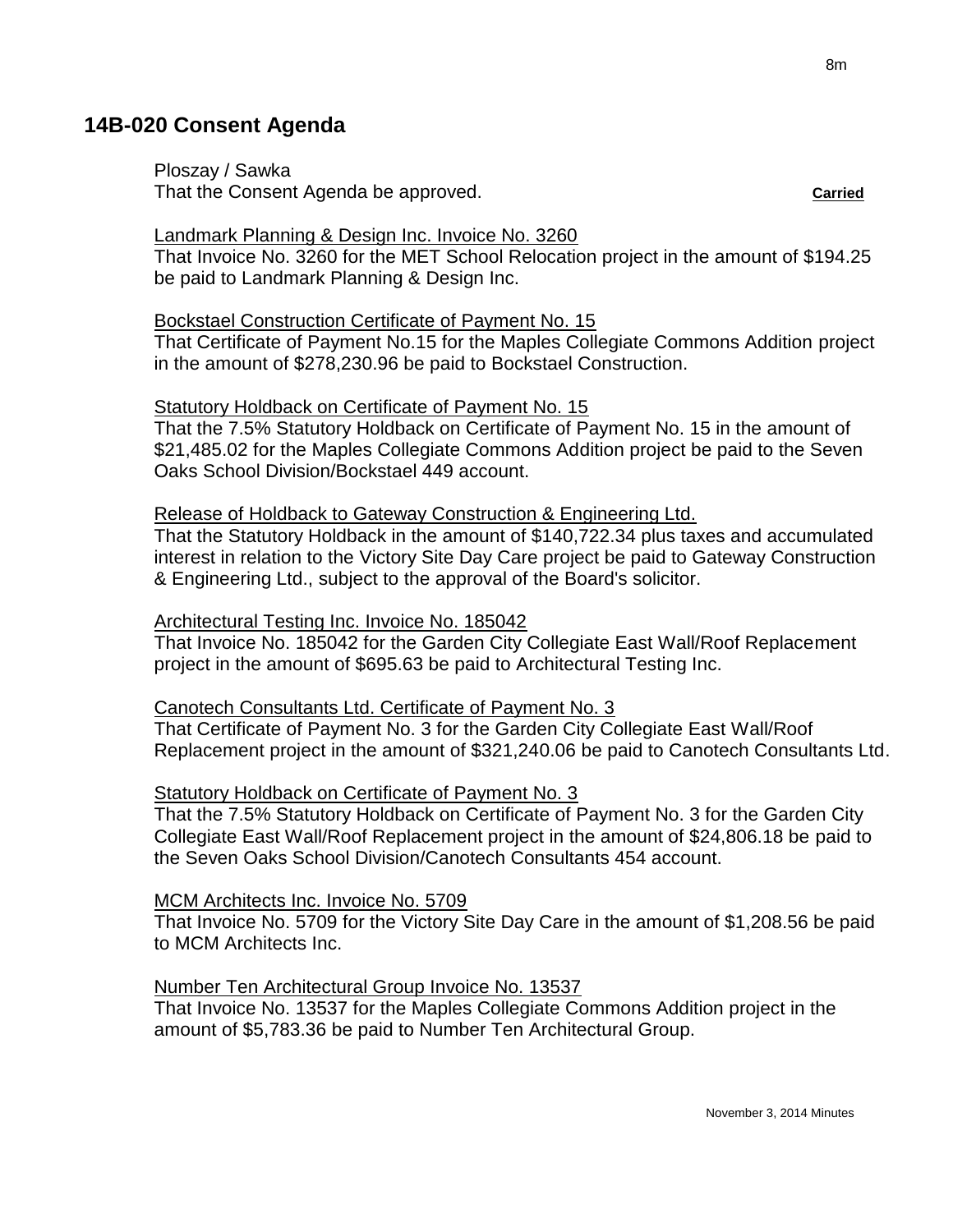### **CONSENT AGENDA**

#### Number Ten Architectural Group Invoice No. 13655

That Invoice No. 13655 for the Maples Collegiate Commons Addition project in the amount of \$5,744.46 be paid to Number Ten Architectural Group.

#### Number Ten Architectural Group Invoice No. 13729

That Invoice No. 13729 for the Maples Collegiate Commons Addition project in the amount of \$5,989.95 be paid to Number Ten Architectural Group.

#### Number Ten Architectural Group Invoice No. 13727

That Invoice No. 13727 for the MET School Relocation project in the amount of \$4,975.82 be paid to Number Ten Architectural Group.

#### Integrated Designs Inc. Invoice No. 2996

That Invoice No. 2996 for the New Amber Trails School project in the amount of \$4,305.00 be paid to Integrated Designs Inc.

#### Integrated Designs Inc. Invoice No. 3070

That Invoice No. 3070 for the New Amber Trails School project in the amount of \$2,205.00 be paid to Integrated Designs Inc.

#### Integrated Designs Inc. Invoice No. 3098

That Invoice No. 3098 for the New Amber Trails School project in the amount of \$4,725.00 be paid to Integrated Designs Inc.

#### Expenditure Listing to October 28-14

That cheques #2150674 to #2150965, and #879 to #886, US cheques #215019 to #215031, direct deposits #20151395-20152028, and pre-authorized debits #2015033- 2015046 in the amount of \$2,549,329.26 be approved.

#### Architectural Testing Inc. Invoice No. 187763

That Invoice No. 187763 for the Garden City Collegiate East Wall/Roof Replacement project in the amount of \$1,712.81 be paid to Architectural Testing Inc.

#### Gardon Construction Ltd. Certificate of Payment No. 1

That Certificate of Payment No. 1 for the MET School Relocation project in the amount of \$71,277.02 be paid to Gardon Construction Ltd.

#### Statutory Holdback on Certificate of Payment No. 1

That the 7.5% Statutory Holdback on Certificate of Payment No. 1 for the MET School Relocation project in the amount of \$5,504.02 be paid to the Seven Oaks School Division/Gardon 456 account.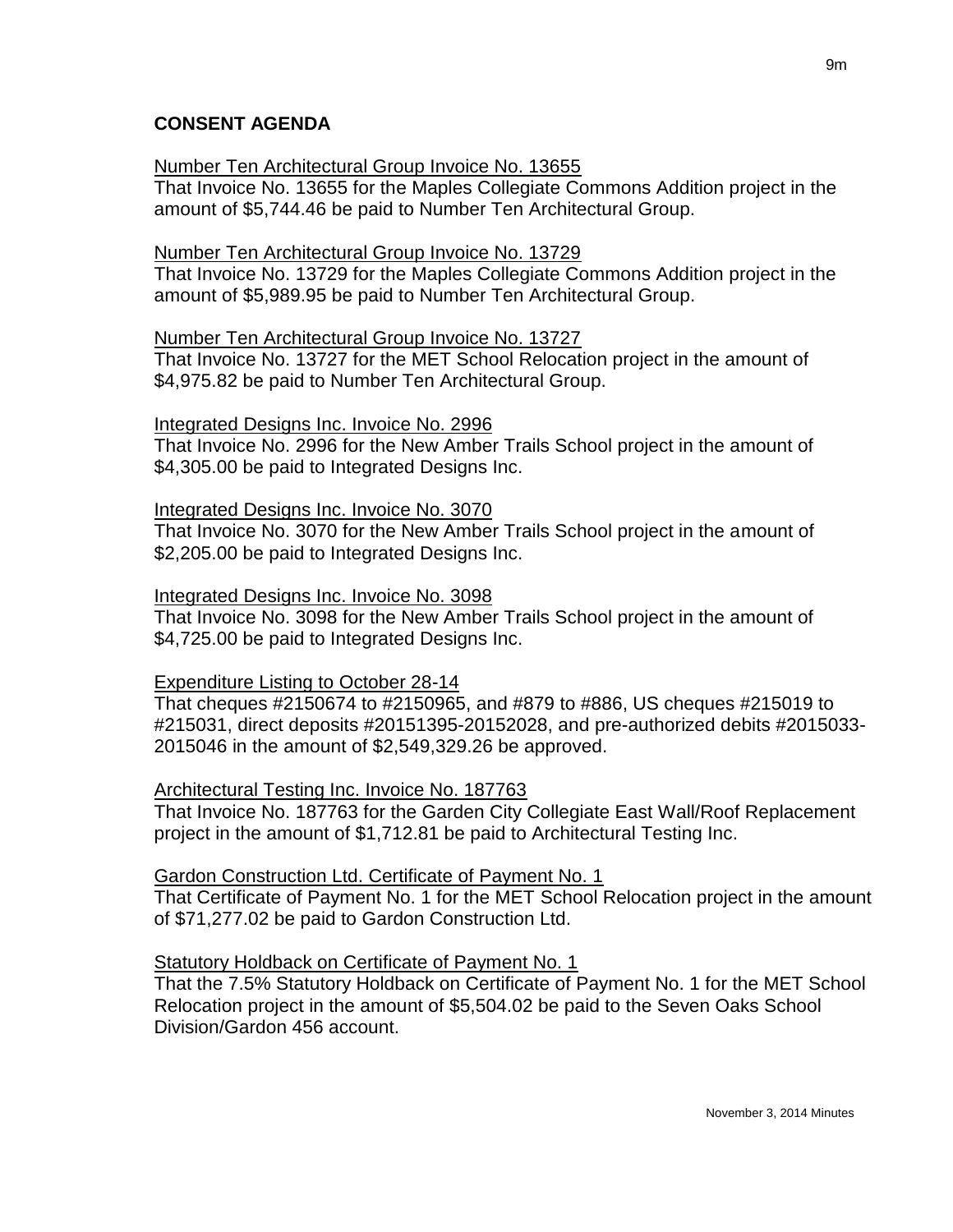# **CONSENT AGENDA**

## Prairie Elevator & Lift Consultants

That Prairie Elevator & Lift Consultants be appointed as the elevator consultants for both the Maples Collegiate Elevator Upgrade and École Rivière-Rouge.

# **CORRESPONDENCE**

- Carolyn Duhamel, Executive Director, Manitoba School Boards Association. Government of Manitoba budget consultations.
- James Allum, Minister of Education. Approval of R.F. Morrison class size initiative.
- James Allum, Minister of Education. Equity in education funding.
- Floyd Martens, President, Manitoba School Boards Association. Selection criteria for Executive Director recruitment process.
- Safe Schools Manitoba. Understanding and Responding to Bullying A Guide for Parents.
- Heather Demetrioff, Associate Director, Manitoba School Boards Association. New Trustee Orientation Sessions and Board Chair Workshop.
- Manitoba News Releases:
	- Manitoba Government Announces Action Plan to Close Student Achievement GAP.
	- Manitoba Government Announces More Than 100 New Teachers Hired This Year for Smaller Classes.
	- Manitoba Government, City of Winnipeg Support Expansion of Drop-In Centre for Youth.
	- Students, Teachers, Parents Celebrate Grand Opening of Expansion, Addition to Steinbach Regional Secondary School.
- Thom Gross, Teacher, West Kildonan Collegiate. West Kildonan Collegiate Wolverine's Men's Hockey team intent to travel to Tampa Bay, Florida.
- Manitoba Health, Healthy Living and Seniors. Low cost bike helmet initiative overview.
- Darryl Gervais, Director, Manitoba Education and Advanced Learning. Grade 11 History of Canada: A Foundation for Implementation.
- Keith Thomas, Risk Manager, Manitoba School Boards Association. Live Performance Safety Guideline.
- **MSBA e-bulletin October 22, 2014.**
- Manitoba School Boards Association Webinar. Share the Sandbox Teamwork 101.
- John Weselake, Public Schools Finance Board. École Rivière-Rouge authorization to proceed to 100% construction documents.
- R. Kachur, City of Winnipeg Clerk's Department. Council Minutes September 24, 2014 - Rezoning of 630-640 Jefferson Avenue.
- River East Transcona School Division. Colleen Carswell elected Board Chair and Brian Olynik elected Vice-Chair.
- Merle Cox, Vice-President, C.U.P.E. Local 949. New President of Local 949: Donna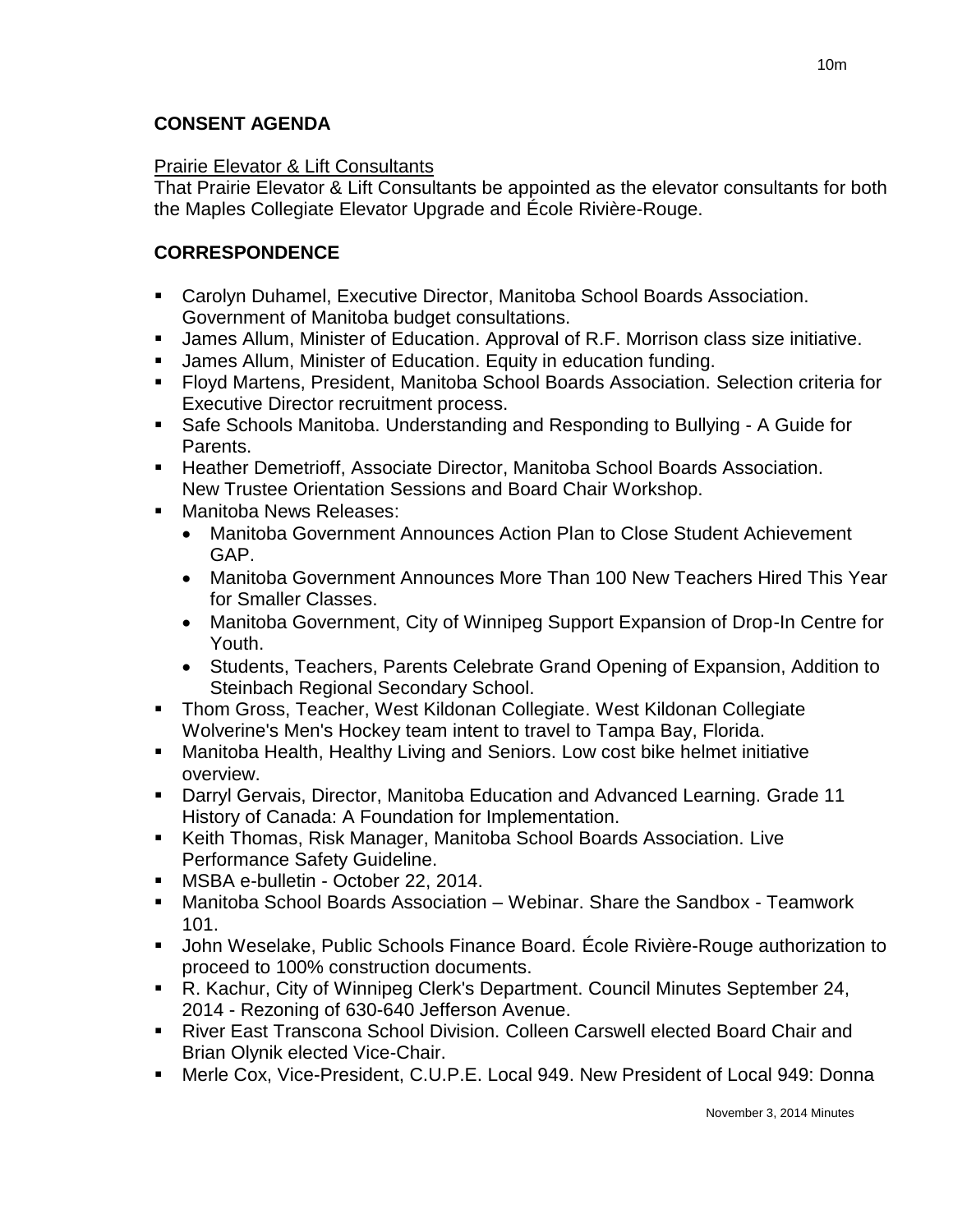# **CORRESPONDENCE**

Wolfram and new member of Labour Management: Christine Wirgau.

- Manitoba School Boards Association CPI Update: September and October 2014.
- Carolyn Duhamel, Executive Director, Manitoba School Boards Association. Region 4 New Trustee Orientation.
- Shane Dilka, Teacher, West Kildonan Collegiate. Europe trip, Spring Break 2016.
- George Coupland, Director, Labour Relations, Manitoba School Boards Association. FIPPA Requests.
- Darryl Gervais, Director, Manitoba Education and Advanced Learning. Trends in International Mathematics and Science study.
- Kelly Henderson, Manager of Finance, Manitoba School Boards Association. Reduction in pension plan administration fee from 1.2% to 1.0% effective January 1, 2015.
- Linda Brazier Lamoureux, United Way. Recipients of the United Way Student Community Services Award:
	- Michelle Nguy, Garden City Collegiate
	- Breanna Gans, Garden City Collegiate
	- Aimee Cortez, Maples Collegiate
	- Tess Bortoluzzi, West Kildonan Collegiate
- **Mondetta Charity Foundation. Fall 2014 Newsletter.**
- James Allum, Minister of Education. Manitoba Music Month Grant Application 2014/2015.
- M. Lemoine, Senior Election Official, City of Winnipeg. 2014 Civic Election Results.
- Jeffery Moroz, Stantec Architecture Ltd.Garden City Collegiate East Wall/Roof Change Order #12.
- Pembina Trails School Division 2013/2014 Annual Report to the Community.
- Darryl Gervais, Director, Manitoba Education and Advanced Learning. Grade 12 Social Studies Option: Cinema as a Witness to Modern History (Poster).
- **2014 Civic Election Official Results.**
- MSBA 2015 Annual Convention. Call for Nominations and Resolutions.
- **MSBA Provincial Executive By-Election.**
- Manitoba School Boards Association. Core Services and Revenue Strategies Review Committee Report.
- Manitoba School Boards Association. Equity in Education Research Study.
- Manitoba School Boards Association. Committee Vacancy Opportunities.
- Manitoba School Boards Association. Aboriginal Education Leadership Institute.
- Justin Rempel, Labour Relations Consultant, Manitoba School Boards Association. Application for assistance - MF2014-09.
- Janice Croswell, Citizen and Immigration Canada. Seven Oaks Settlement Services Amendment # 1.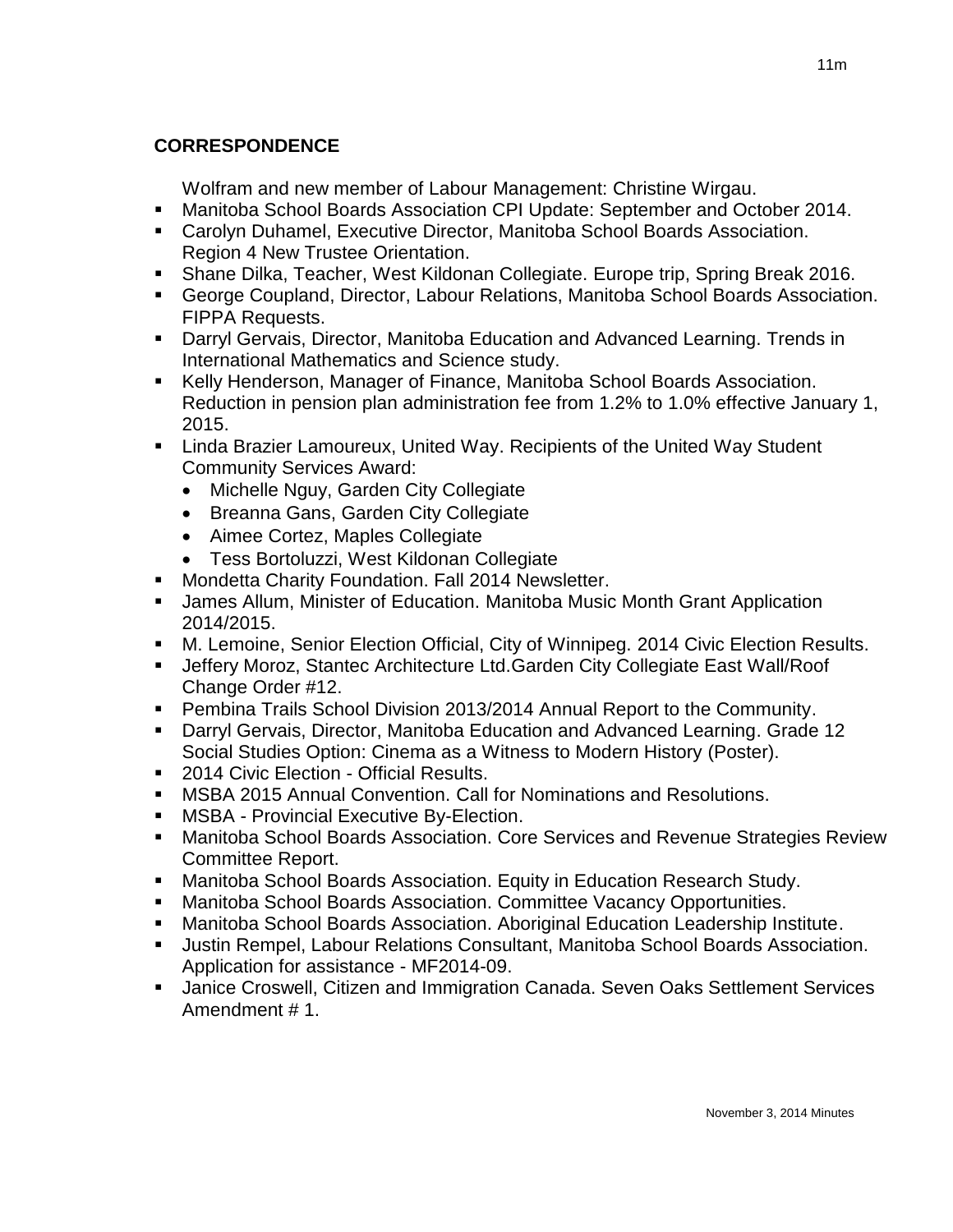# **14B-021 Moved to Committee of the Whole at 8:19 p.m.**

Ploszay / Sawka That the Board move into Committee of the Whole. **Carried**

*Trustee Dabee in the chair.*

# **OFFICER'S REPORTS**

Trustees Jaworski and Sawka reported on developments arising from collective bargaining.

# **14B-022 CUPE Local 2938 Notice of Intentions – Collective Bargaining**

Ploszay / McFarlane That the Secretary-Treasurer reply to CUPE 2938's request to begin negotiations with the Board. **Carried**

# **14B-023 Educational Assistants of 7 Oaks (EA7OAKS) – Collective Bargaining**

Jaworski / Santos That the Secretary-Treasurer reply to EA7OAKS' request to begin negotiations with the Board. **Carried**

# **SUPERINTENDENTS' PERSONNEL REPORT**

# **14B-024 Superintendents' Personnel Report**

Myskiw / Santos That the Superintendents' Personnel Report be ratified. **Carried** 

### TEACHER APPOINTMENTS

Justin Bretecher was appointed to a part-time (.25) Limited Teacher-General (Term) contract effective October 14, 2014 (indefinite).

Holly Hunter was appointed to a part-time (.50) Limited Teacher-General (Term) contract effective November 3, 2014 (indefinite).

Brytani Ivison was appointed to a full-time (1.00) Limited Teacher-General (Term) contract effective September 12, 2014 (indefinite).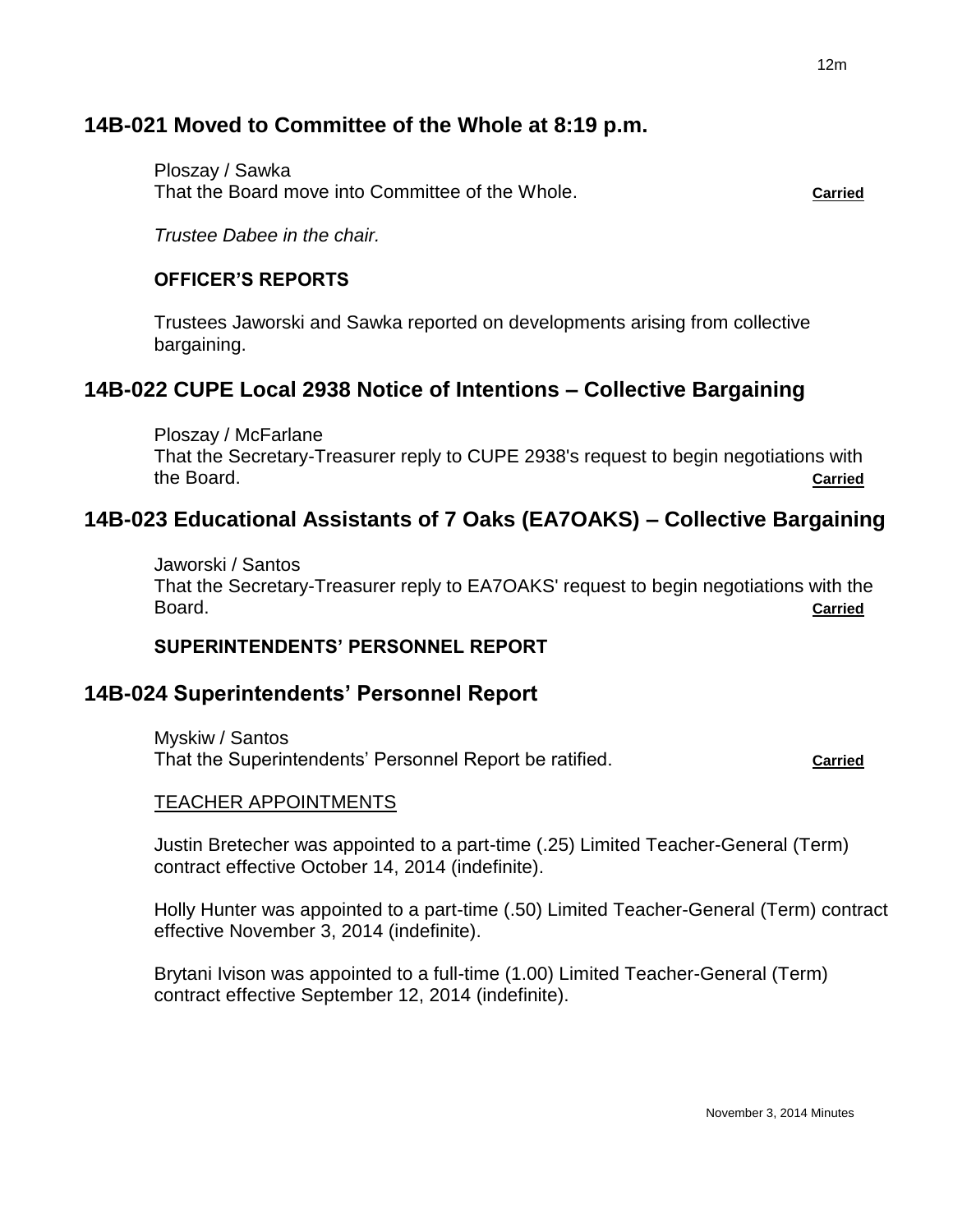### **PERSONNEL REPORT**

# SUBSTITUTE TEACHER APPOINTMENTS

The following teachers were appointed to Substitute Teacher contracts effective the 2014- 2015 school year: Miles Breckon, Angelic Lopez, Rhonda May, Evgeny Vishnevsky.

## TEACHER MATERNITY AND PARENTAL LEAVES

Sara Clarke was granted maternity and parental leave effective January 5, 2015 to January 4, 2016.

Jamie Gilbart was granted parental leave effective January 5, 2015 to April 17, 2015.

### TEACHER RETIREMENT

Jack Jackman gave notice of intent to retire effective December 19, 2014.

### EDUCATIONAL ASSISTANT APPOINTMENTS

Jennifer Mazur was appointed to a full-time (6.5 hours per day) Educational Assistant position effective October 23, 2014.

Courtney Nault was appointed to a full-time (6.5 hours per day) Educational Assistant position effective October 27, 2014.

Jennifer-Lynn Wityshyn was appointed to a full-time (6.5 hours per day) Educational Assistant position effective October 14, 2014.

### EDUCATIONAL ASSISTANT RESIGNATION

Cory Ash gave notice of intent to resign effective October 31, 2014.

# SECRETARY-CLERICAL APPOINTMENT

Jennifer Beanland was appointed to the position of Secretary-Clerk, full-time (7 hours per day) effective October 24, 2014.

# CUSTODIAN APPOINTMENT

Billy Souch was appointed to the position of Custodian, full-time (8 hours per day) effective October 14, 2014.

# **PERSONNEL REPORT**